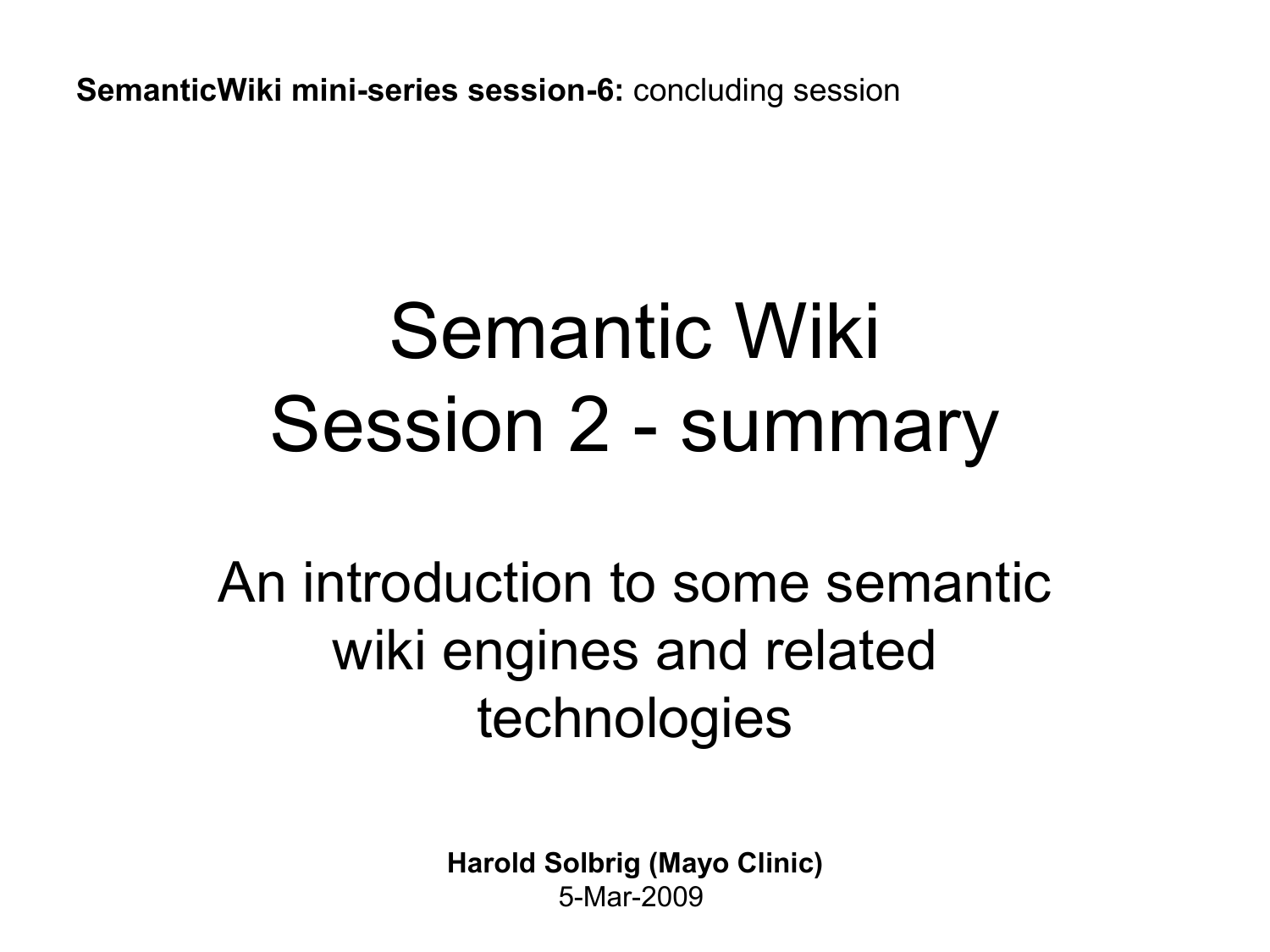## Session Goals

### Goal: Gain an understanding of a variety of different Semantic Wiki implementations

- Motivating factors
- Implementation features
- How content is created
- What makes it "semantic"
- How is information imported and exported
- Query and browse tools
- Reasoning techniques
- Stability, user base and future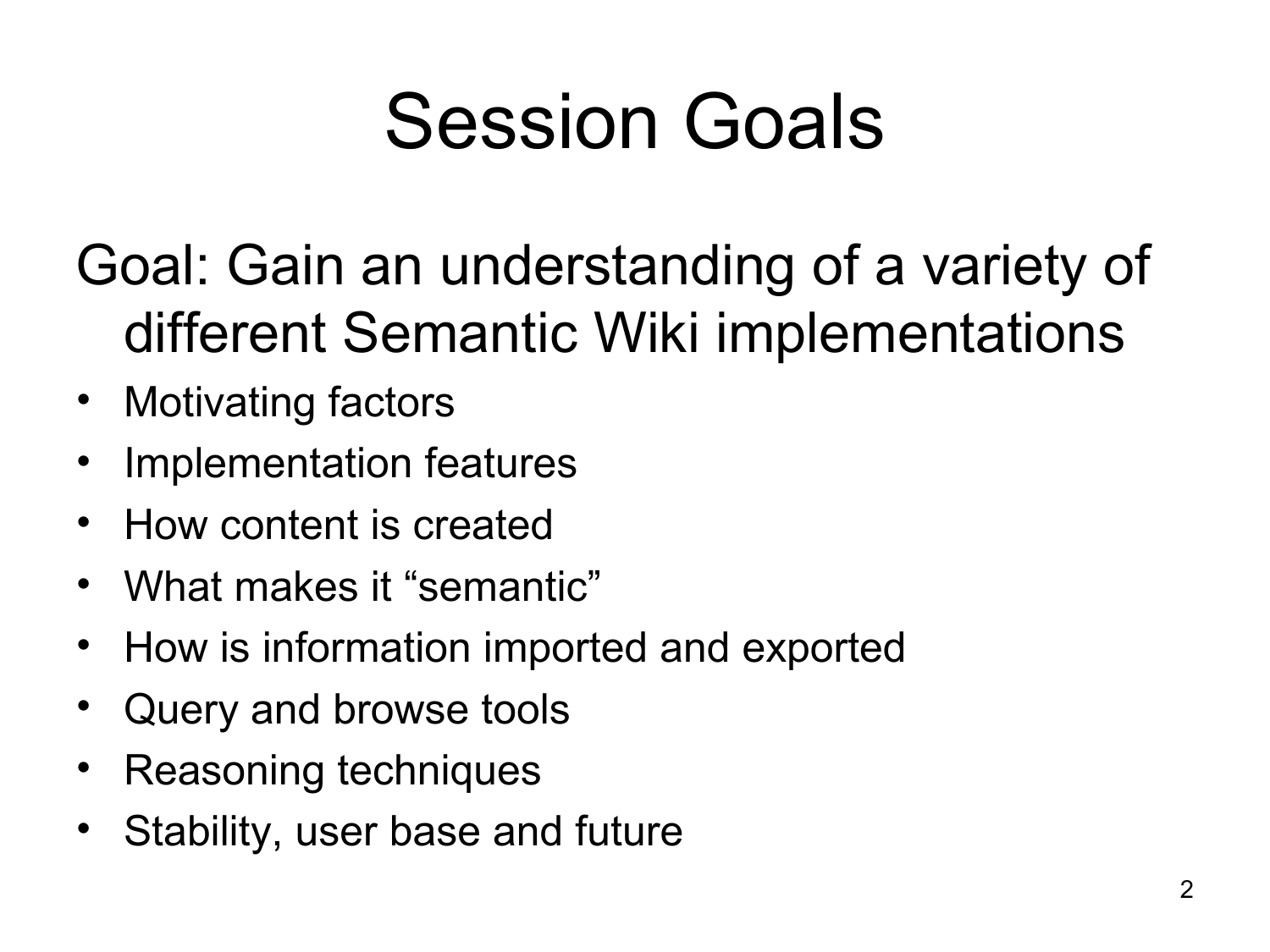# Presentations IkeWiki

Presented by Dr. Sebastian Shaffert and Dr. Peter Dolog

- IkeWiki Interface
	- Premise: metadata has to deliver benefit to be used – both for authors and for users
	- Ajax based toolkit for adding semantic annotations to wiki pages directly
	- Navigation by categories / types / context
	- PostgreSQL DB w/ Jena RDF and OWL DL
	- Notion of "wiklets"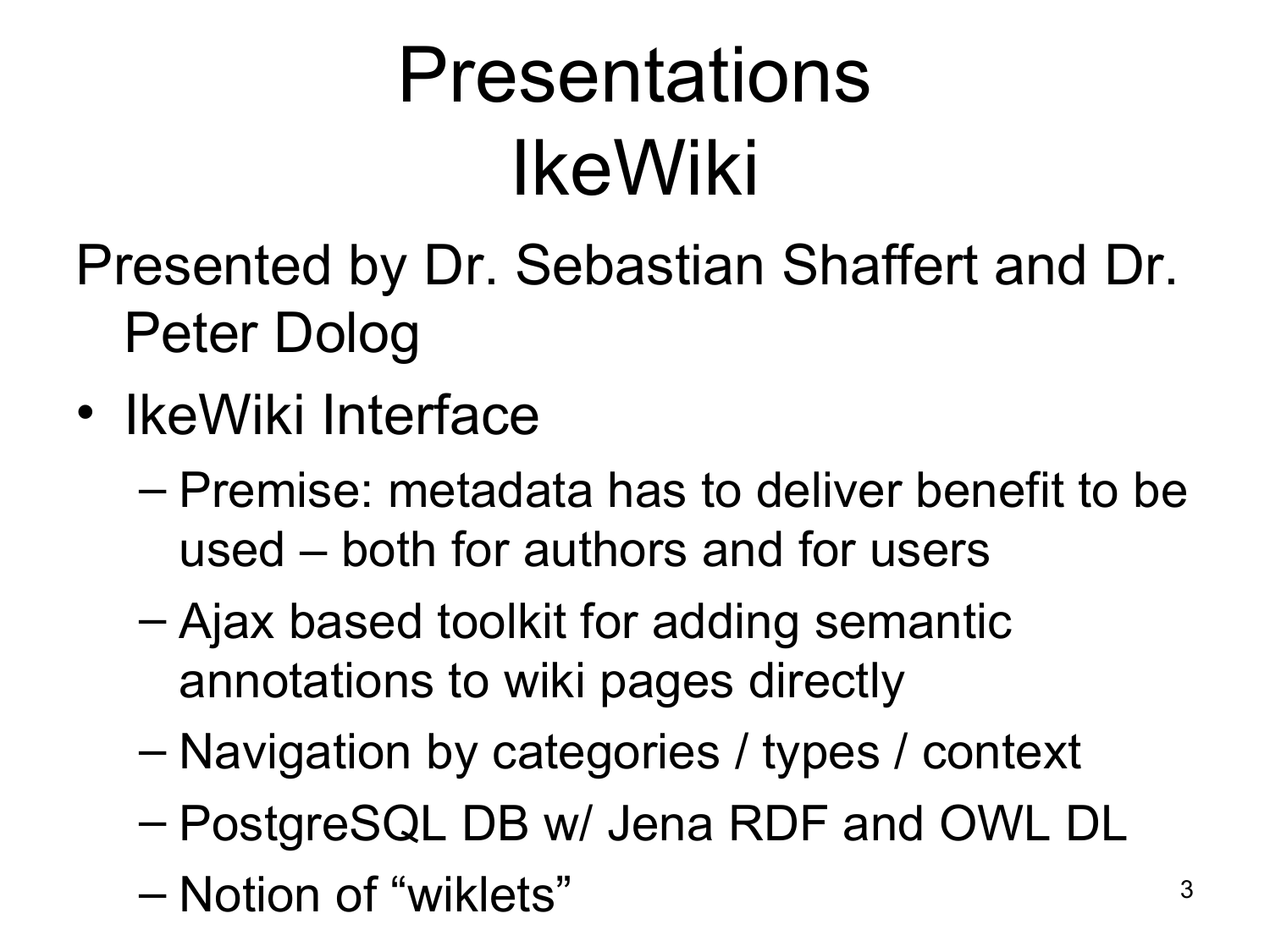# Presentations IkeWiki-Kiwi

Kiwi

- Focus on Semantic Social Software
- Similar approach as IkeWiki
- Various facades and perspectives example included semantic annotation of google maps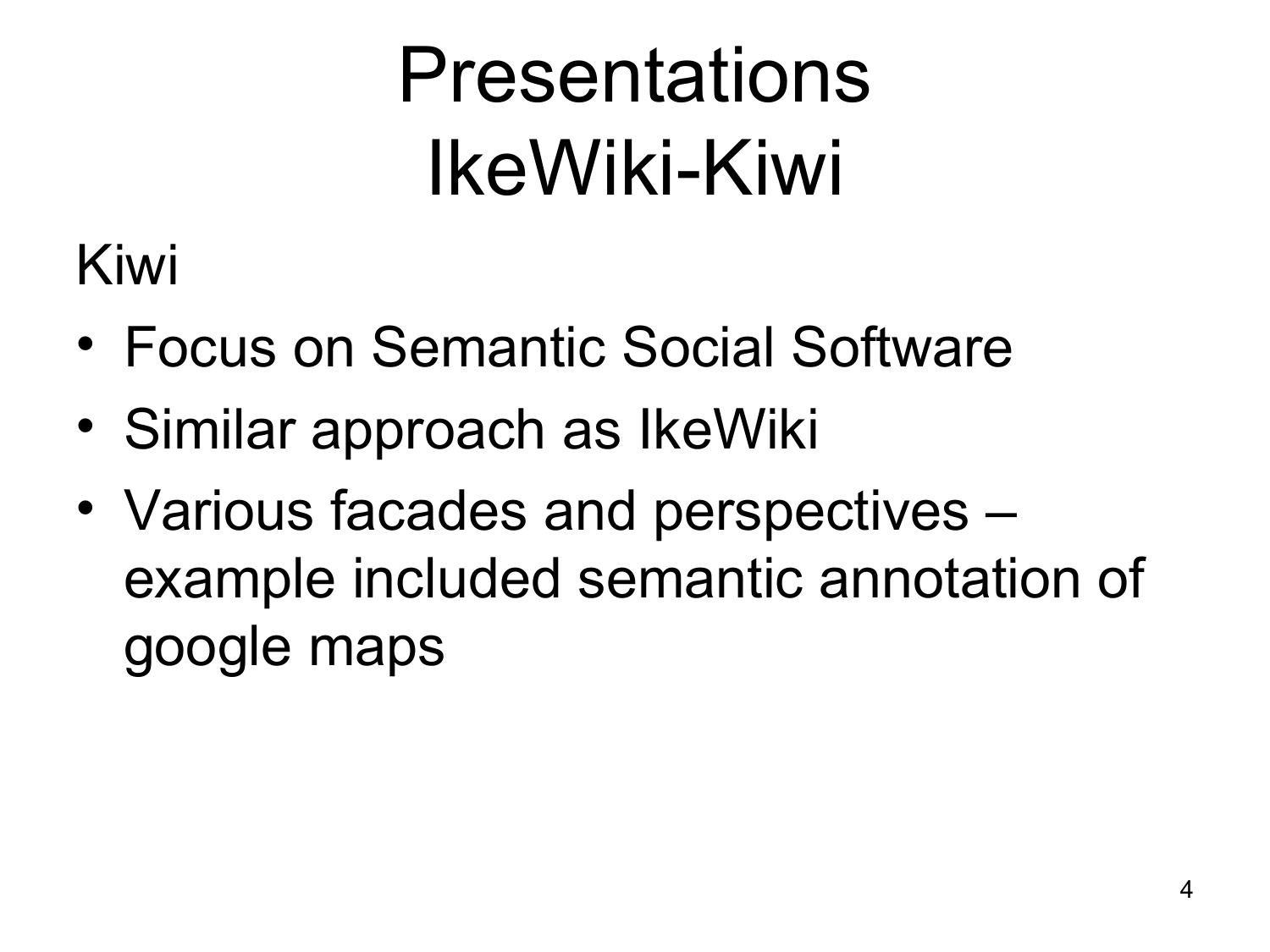## Presentations AceWiki

Presented by Tobias Kuhn

• Controlled English interface

– Based on Attempto Controlled English (ACE)

- Grammar rules that map directly to OWL and other logics
	- Proper names, nouns, verbs
	- Uses OWL reasoner to validate input
	- Inline English based queries
	- Includes predictive (syntax directed?) editor that helps sentence construstion

5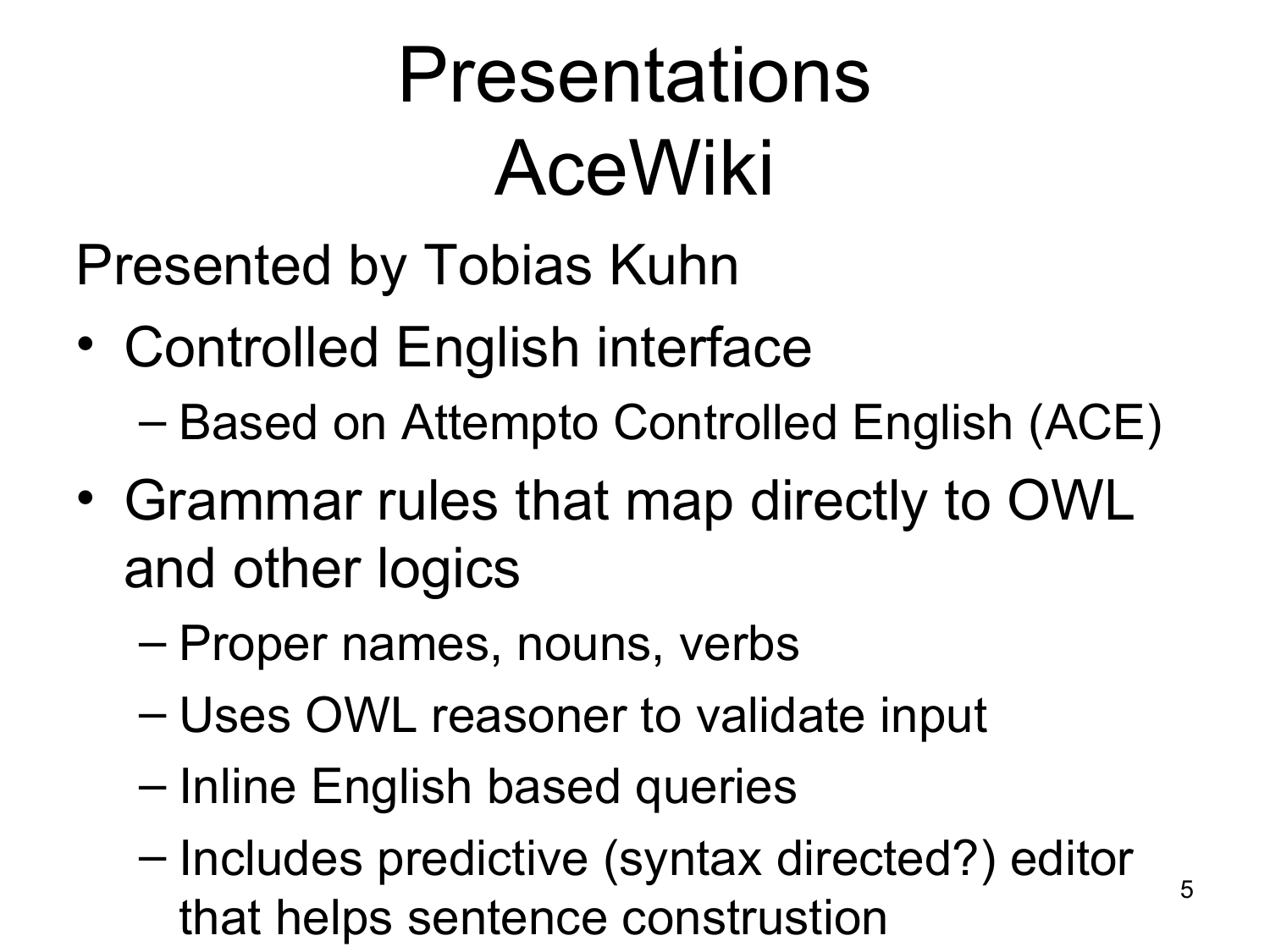# Presentations SWiM

Presented by Cristoph Lange

- SWiM A wiki for collaborating on mathematical Ontologies
- Uses MathML, OpenMath and OMDoc markup
- Symbols -> concepts, statements -> axioms, theories -> ontologies, documents
- Support of authoring and workflow
- Import/export to semantic markup languages
- Integrated with subversion repository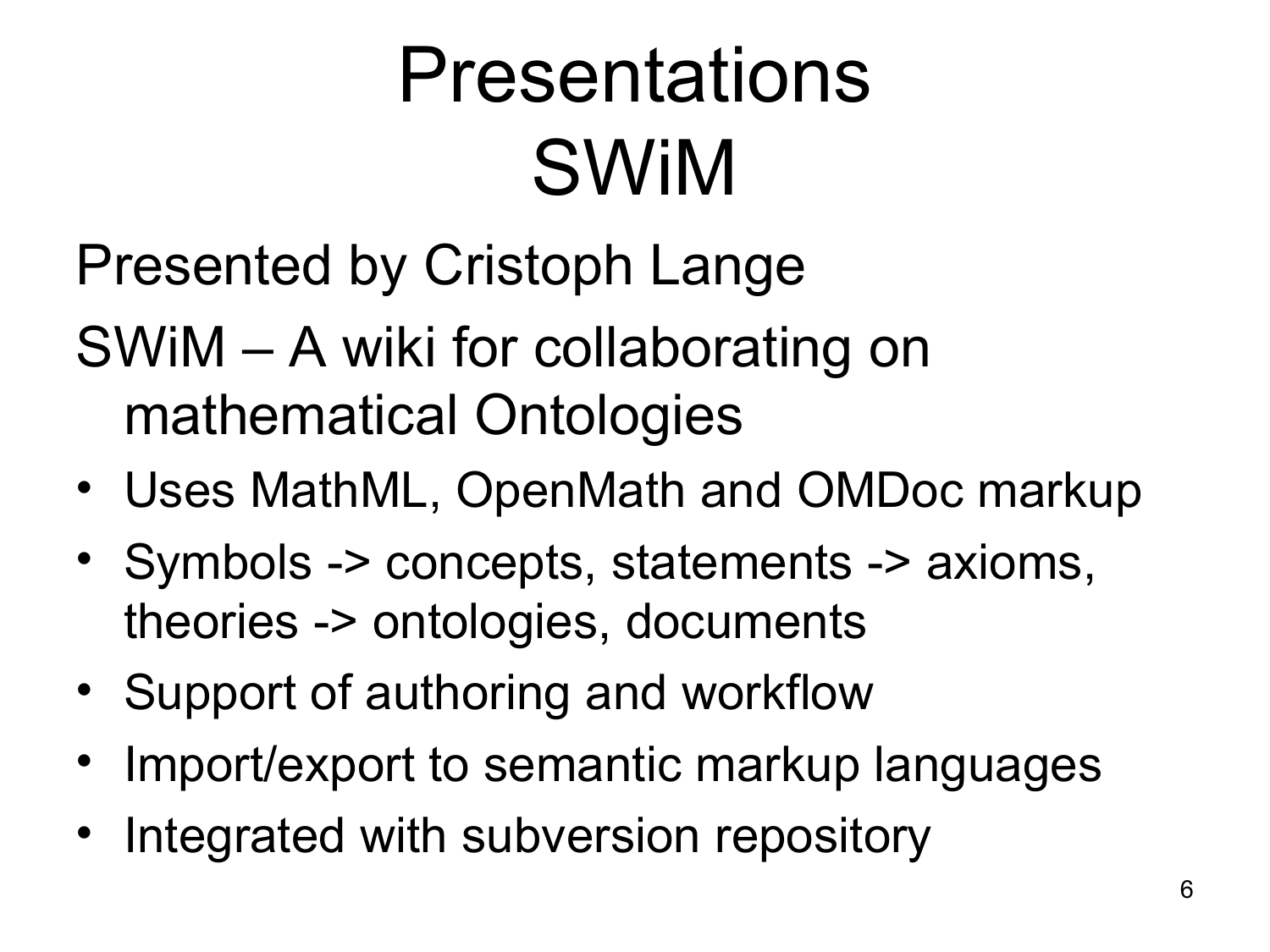# Presentations myOntology

Presented by Martin Hepp

- Vocabulary of E-Commerce
- Attempt to address "elitist' ontology construction"
- Notion that URI's (URL's) can be very stable, so can become primary identifiers for vocabulary
- Meta-Model, OWL Import and Export, Integration with Major sites (Flickr, Wordnet, Youtube, Wikipedia)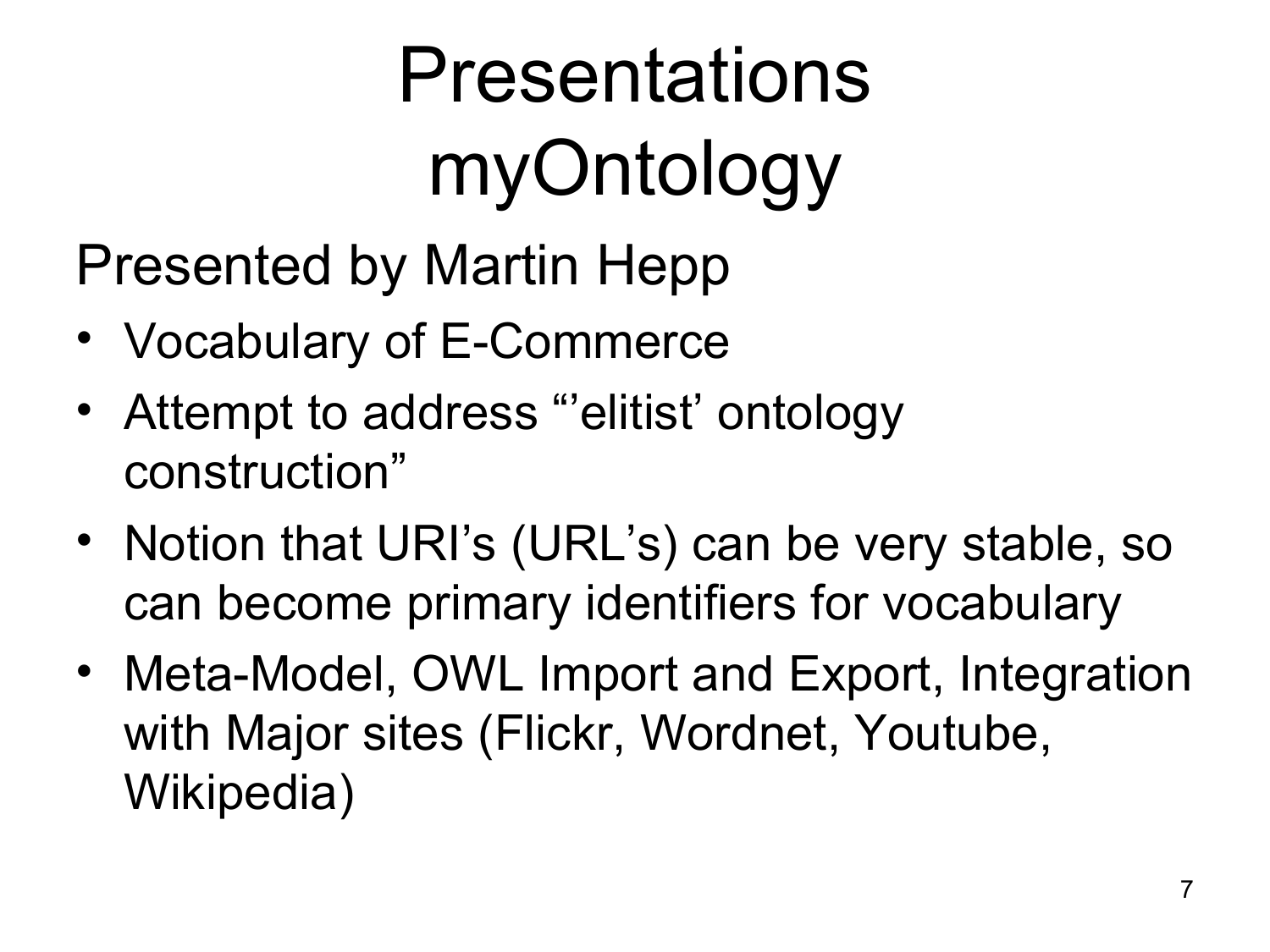# Presentations OntoWiki

#### Dr. Sören Auer

- Forms based wiki annotation
- Views on resources instead of "traditional" page based model
	- Forms and views
	- Works directly off of an RDF store
- Versioning and easy undo/redo
	- Sparql Endpoint(!), WebDAV, REST, CLI, LDAP
	- Plugins / themes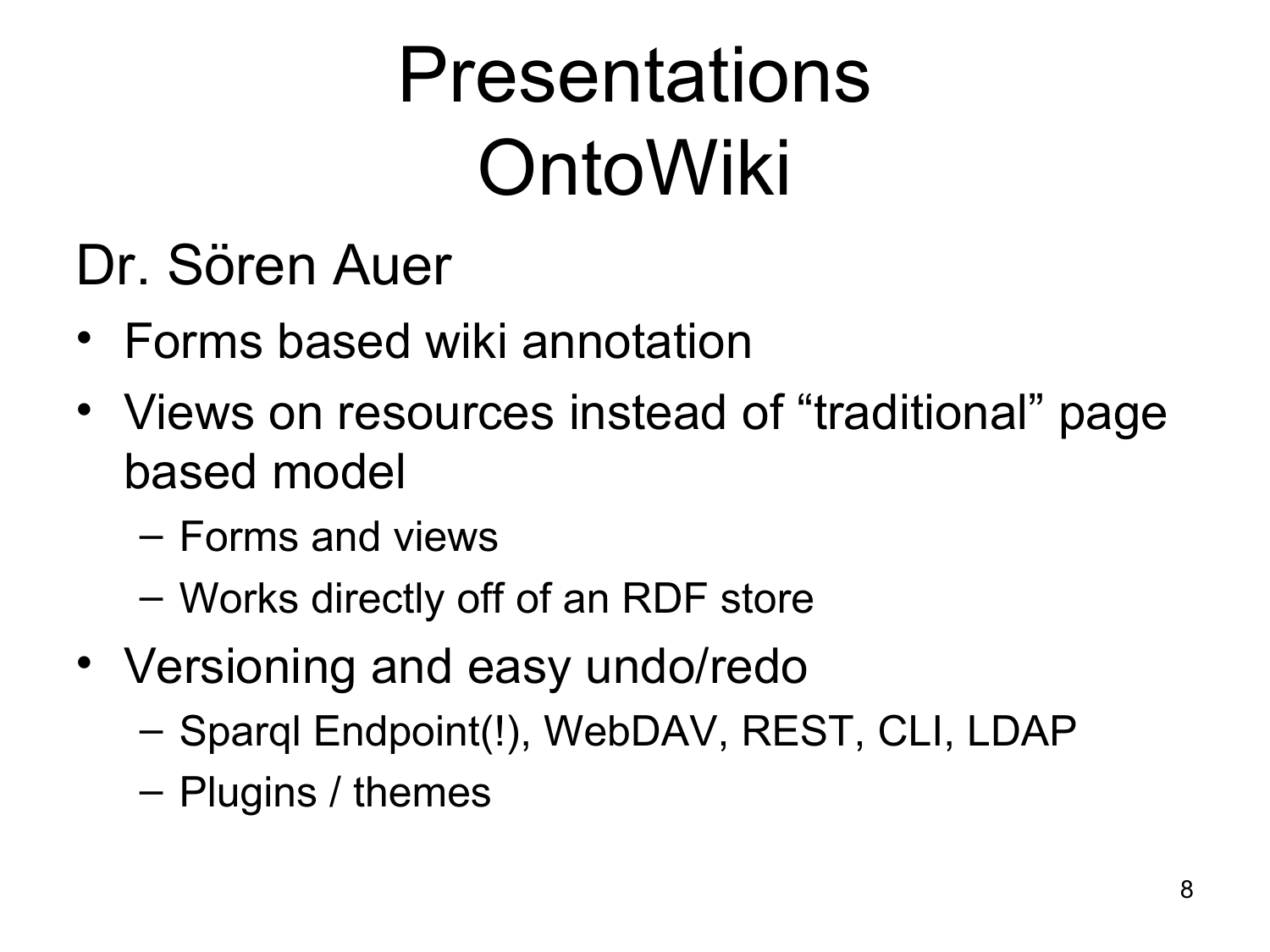# Presentations **HDEWiki**

- HyperDE model driven web application environment meets Semantic Wiki
- Represented in RDFS, stored in RDF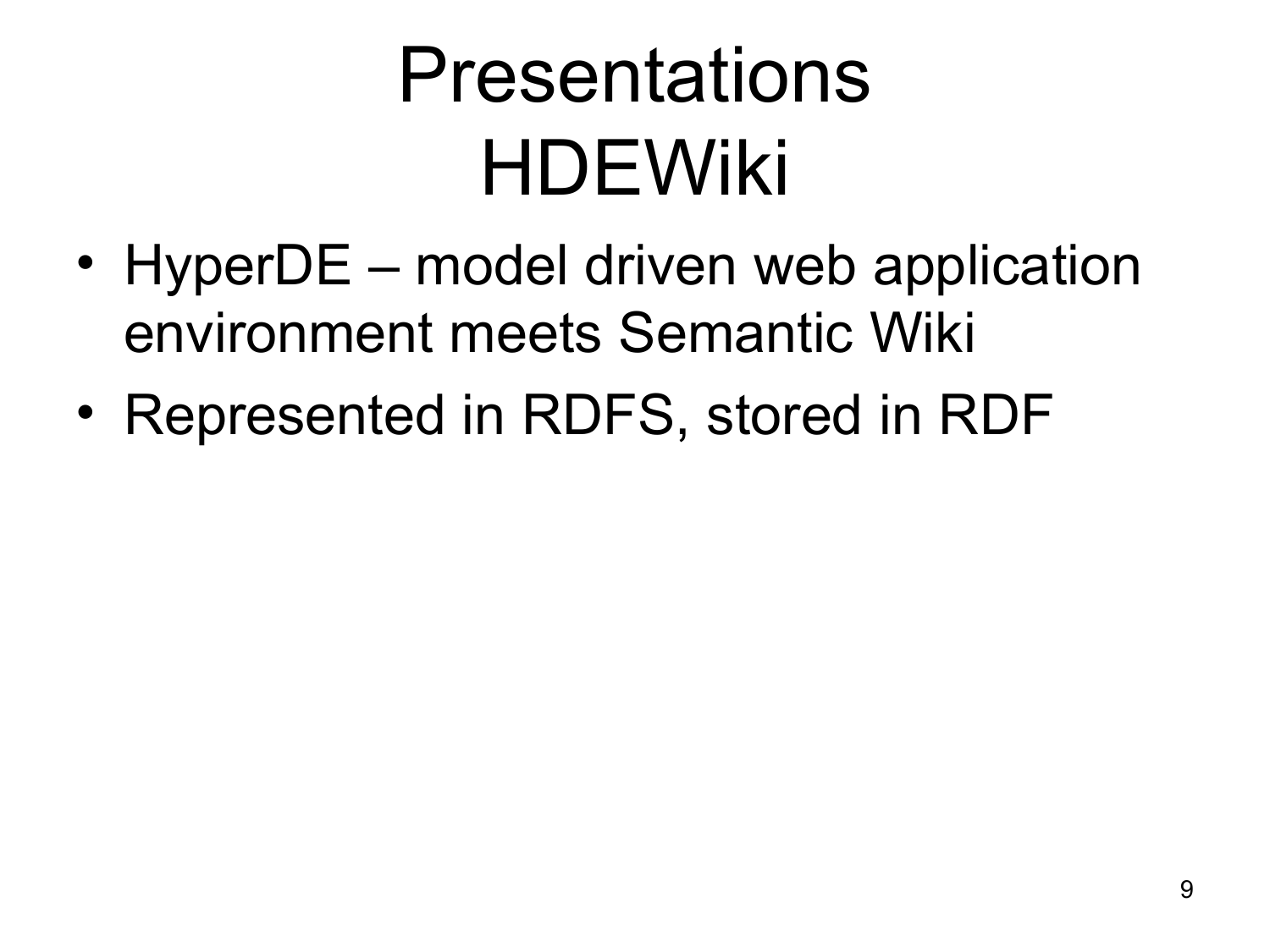# Summary Semantic Component

- W4O  $\leftarrow$   $\rightarrow$  O4W different aspects.
	- IkeWiki / KiWi O4W
	- AceWiki (arguably) W4O
	- SWiM W4O
	- myOntology W4O
	- OntoWiki O4W
	- $-$  HDEWiki  $-$  O4W (?)
- Ontology stand alone, RDF, integrated, imported...